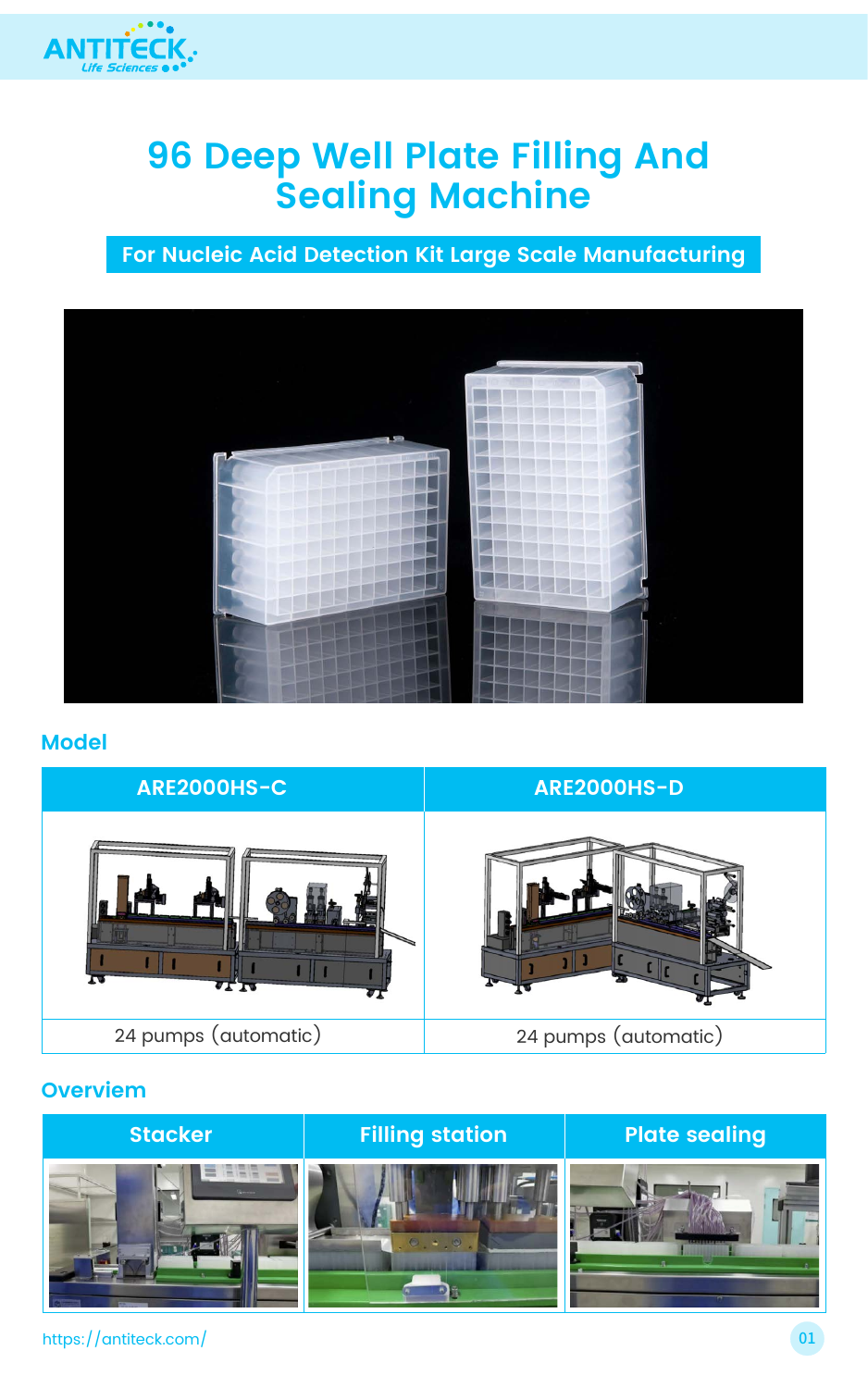

### **Workflow:**

- 1. Insert plates into stacker
- 2. Foolproof detection
- 3. Filling
- 4. Volume detection (ramdom or whole plate)
- 5. Transfer plate
- **Structure**



- 6. Sealing with foil
- 7. Cutting
- 8. Labeling
- 9. Printing
- 10. Output

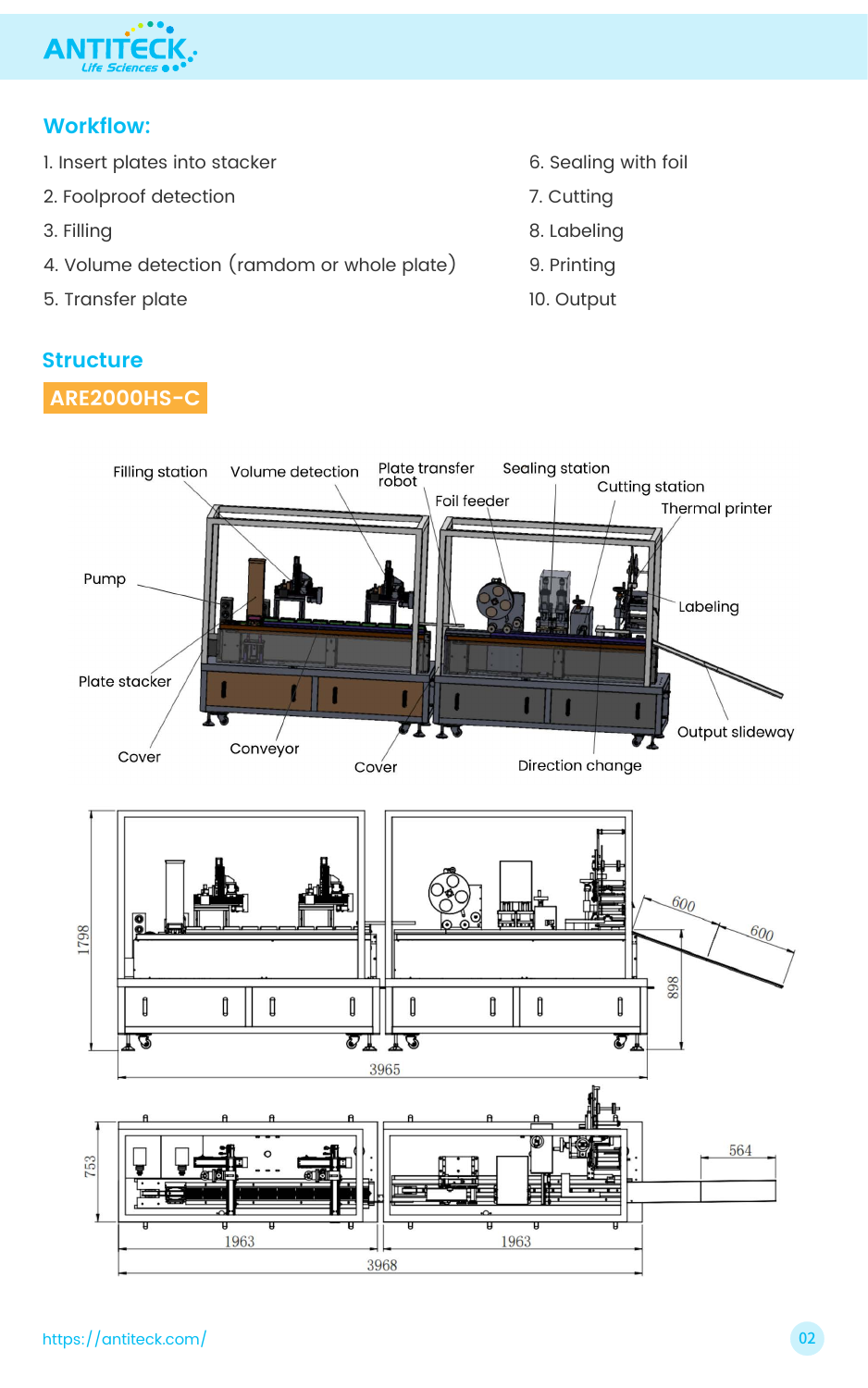

# **ARE2000HS-D**







https://antiteck.com/